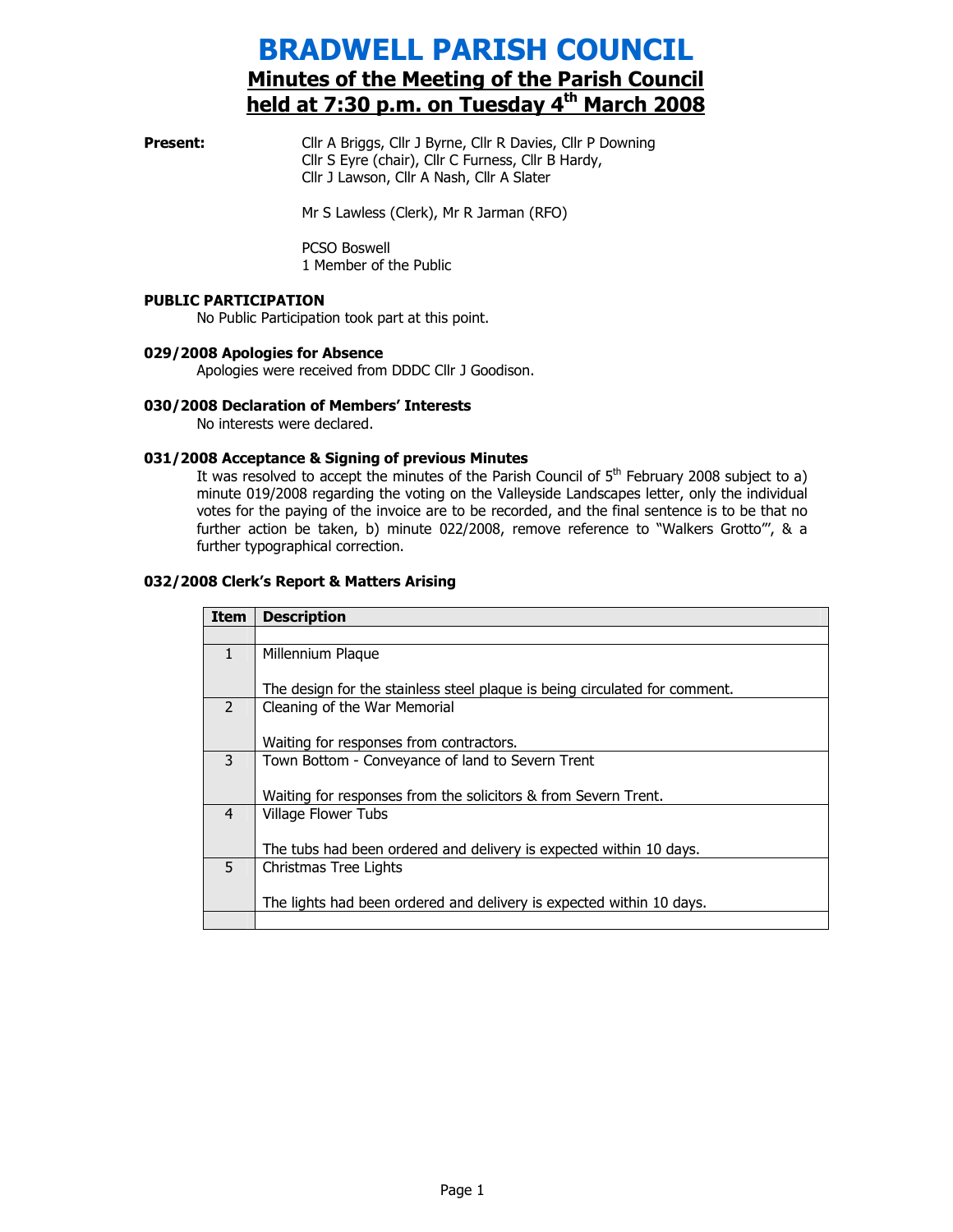## 033/2008 Finance

## Financial Authorisations for Approval

|    | <b>Payee</b>                  | <b>Amount</b><br>(E) | <b>Purpose</b>                         |
|----|-------------------------------|----------------------|----------------------------------------|
|    |                               |                      |                                        |
|    | Mr S Lawless                  | 411.67               | Clerk's salary, allowance and expenses |
| C. | Mr R Jarman                   | 230.70               | RFO's salary, allowance and expenses   |
| 3  | Brian Nicols Gas Services Ltd | 728.61               | Caretaking services, caretaking        |
|    |                               |                      | materials & clearing 'Legion' site     |
| 4  | Mr A Samwell                  | 10.00                | <b>Bus Shelter cleaning</b>            |
| 5  | High Peak Heating             | 15.90                | Materials                              |
| 6  | Tompkins Hair & Nail Studio   | 97.50                | YC - Training Workshop                 |
|    | ВT                            | 94.20                | YC - Initial Set-Up & rental on line   |
|    |                               |                      |                                        |

It was resolved to authorise the above payments.

## Other Financial Matters

The letter of  $18<sup>th</sup>$  February 2008 from Valleyside Landscapes was discussed and it was decided that the Clerk should take no further action.

## 034/2008 Parish Council Processes

The Annual Parish Meeting was discussed and it was decided that the format should be as in previous years and the Chairman and the Clerk should meet to prepare their presentations.

It was resolved that Cllr Furness should represent the Parish Council at the PDNPA Services meeting in March, when the TRO for Brough Lane could be on the agenda.

## 035/2008 Village Issues / Initiatives

Cllr Furness gave an update on progress of the Newburgh proposals. The village meeting had given an indication of the views of some members of the village. The plans were still being refined and Mr Middleton wanted to present the latest version to the council on Tuesday  $25<sup>th</sup>$ March.

Once the plan had been finalised and had been submitted to PDNPA for approval, the council should then consider how best to obtain the views of the villagers.

Cllr Briggs gave a general update on progress with the Youth Centre. He stated that in incident had occurred in which a volunteer and some young people had been involved. He would report back to the council once this had been resolved.

Cllr Furness gave a general update on progress with Rights of Way and Common Lands committee. He mentioned that a) progress in registering the Peace Gardens as a Village Green, b) and the issue regarding responsibility for trees on Spring Close. Cllr Eyre asked that the registering of Beggars Plot as a Village Green also be carried out concurrently with the Peace Gardens.

Cllr Briggs gave a general update on planning for Carnival 2008 and stated that it was planned to locate Carnival 2008 on Beggars Plot and to hold the second Saturday evening event at Lafarge. Some new trophies are required, and local business will be approached to provide.

It was resolved to suspend Standing Orders to allow PCSO A Boswell to give his monthly report.

PCSO A Boswell reported that a) there had been 4 crimes and 10 service calls over the past month, b) 2 separate operations were underway, and c) the Police wished the council to nominate 2 separate priorities for the village on which they could concentrate. The Clerk was asked to put this item on the April agenda. The Chair thanked PCSO Boswell for his report. It was then resolved to reinstate Standing Orders.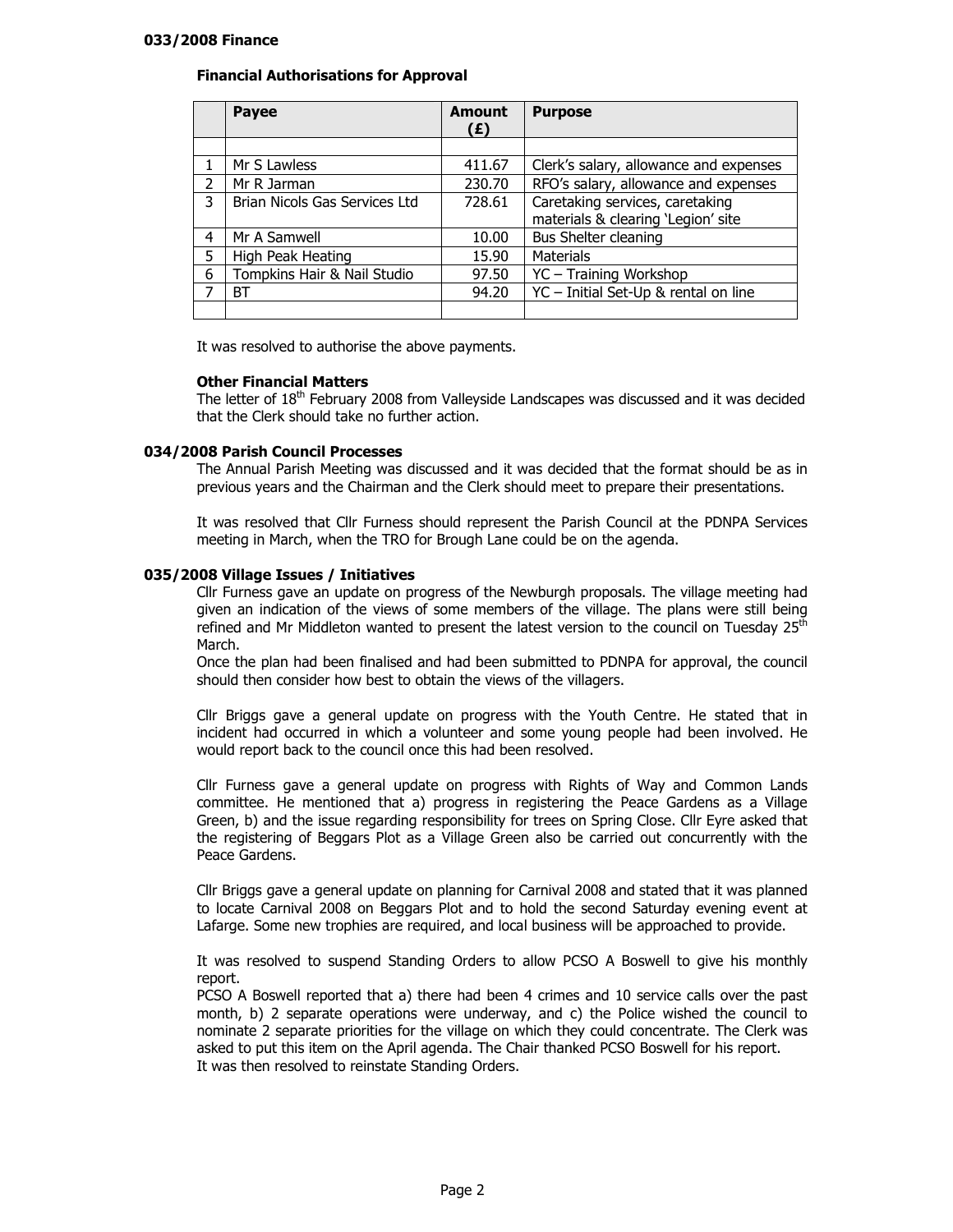## 036/2008 Playing Fields & Village Caretaking

Village Caretaker, B Nicols, gave his monthly report. He had been working through the higher priority work identified in the RoSPA report for both playing fields. The caretaker was asked to repair the damage to the walls of Beggars Plot, especially on Gore Lane. The graffiti on Town Bottom Playing field was discussed and rather than the caretaker tackling this problem, the Clerk was asked to report this to the owners of the wall and the buildings for their attention. It was resolved that the caretaker could spend up to  $E300$  on the purchase of a new strimmer. This purchase is to be invoiced to the RFO and paid from the Sinking Fund.

Cllr Briggs gave his report from the Town Bottom Playing Field committee. The RoSPA identified work was on-going. The Clerk had been asked to contact RoSPA about acceptable solutions to some of the items mentioned in their report. It was hoped to refurbish the basketball court.

Cllr Lawson gave her report from the Beggars Plot Playing Field committee. The RoSPA identified work was on-going. The wall along Gore Lane needed repair. The committee was happy for Carnival 2008 to be held on the playing field. It had been decided that, if any resident wished to donate a commemorative item to the village, then a bench would be welcomed now that trees would not be planted on parish land.

| <b>Type</b> | Date of<br>Application<br>/ Notice | Reference        | Property                                                       | Summary                                                                                                                                                                                                                                       |
|-------------|------------------------------------|------------------|----------------------------------------------------------------|-----------------------------------------------------------------------------------------------------------------------------------------------------------------------------------------------------------------------------------------------|
|             |                                    |                  |                                                                |                                                                                                                                                                                                                                               |
| <b>New</b>  | 30/01/08                           | NP DDD 0208 0087 | Wood Croft, The<br>Hills, Bradwell                             | Conversion of barn to residential<br>use                                                                                                                                                                                                      |
| <b>New</b>  | 31/01/08                           | NP DDD 0208 0088 | Radfield Cottage,<br>Far Hill, Bradwell                        | Alterations<br>and extension to<br>cottage                                                                                                                                                                                                    |
| <b>New</b>  | 01/02/08                           | NP DDD 0208 0100 | The Laurels, Little<br>Lane, Bradwell                          | Removal of condition No 2.                                                                                                                                                                                                                    |
| <b>New</b>  | 05/02/08                           | NP DDD 0208 0101 | Hill<br>House,<br>The<br>Hills, Bradwell                       | Extension to create additional<br>accommodation                                                                                                                                                                                               |
| Reviewed    | 17/01/08                           | NP DDD 0108 0040 | Springfield,<br>The<br>Hills, Bradwell                         | Alterations<br>&<br>extension<br>to<br>create a four bedroom house.<br>The<br>council<br>supports<br>this<br>application but has concerns on<br>the increased size, materials<br>used,<br>not in keeping<br>and<br>blocking neighbours views. |
| Reviewed    | 12/01/08                           | NP DDD 0108 0034 | Furlong<br>View,<br>Town<br>Lane,<br><b>Bradwell</b>           | Conversion of attached barn to<br>livina<br>accommodation.<br>The<br>council supports this application.                                                                                                                                       |
| Granted     | 22/10/07                           | NP DDD 1007 0988 | Around a Pound,<br>Netherside,<br><b>Bradwell</b>              | Change of use to veterinary<br>clinic.                                                                                                                                                                                                        |
| Granted     | 08/11/06                           | NP DDD 1107 1047 | <b>Outlands</b><br>Head<br>House, Outlands,<br><b>Bradwell</b> | Demolition of outbuildings and<br>extension to dwelling.                                                                                                                                                                                      |
| Granted     | 13/11/07                           | NP DDD 1107 1052 | 7 Michlow Close,<br><b>Bradwell</b>                            | Alterations<br>and extension to<br>dwelling                                                                                                                                                                                                   |
| Granted     | 29/11/07                           | NP DDD 1207 1121 | <b>Batham</b><br>House,<br>Stretfield,<br><b>Bradwell</b>      | Proposed extension to dwelling                                                                                                                                                                                                                |
| Refused     | 26/10/07                           | NP DDD 1007 0998 | Well Stone House,<br>Hillhead, Bradwell                        | dwelling<br>Extension<br>to<br>and<br>erection of garage. The PC<br>supports this application.                                                                                                                                                |

#### 037/2008 Planning Applications

The above Planning Applications were noted.

Cllr Downing had concerns about NP DDD 0108 0040.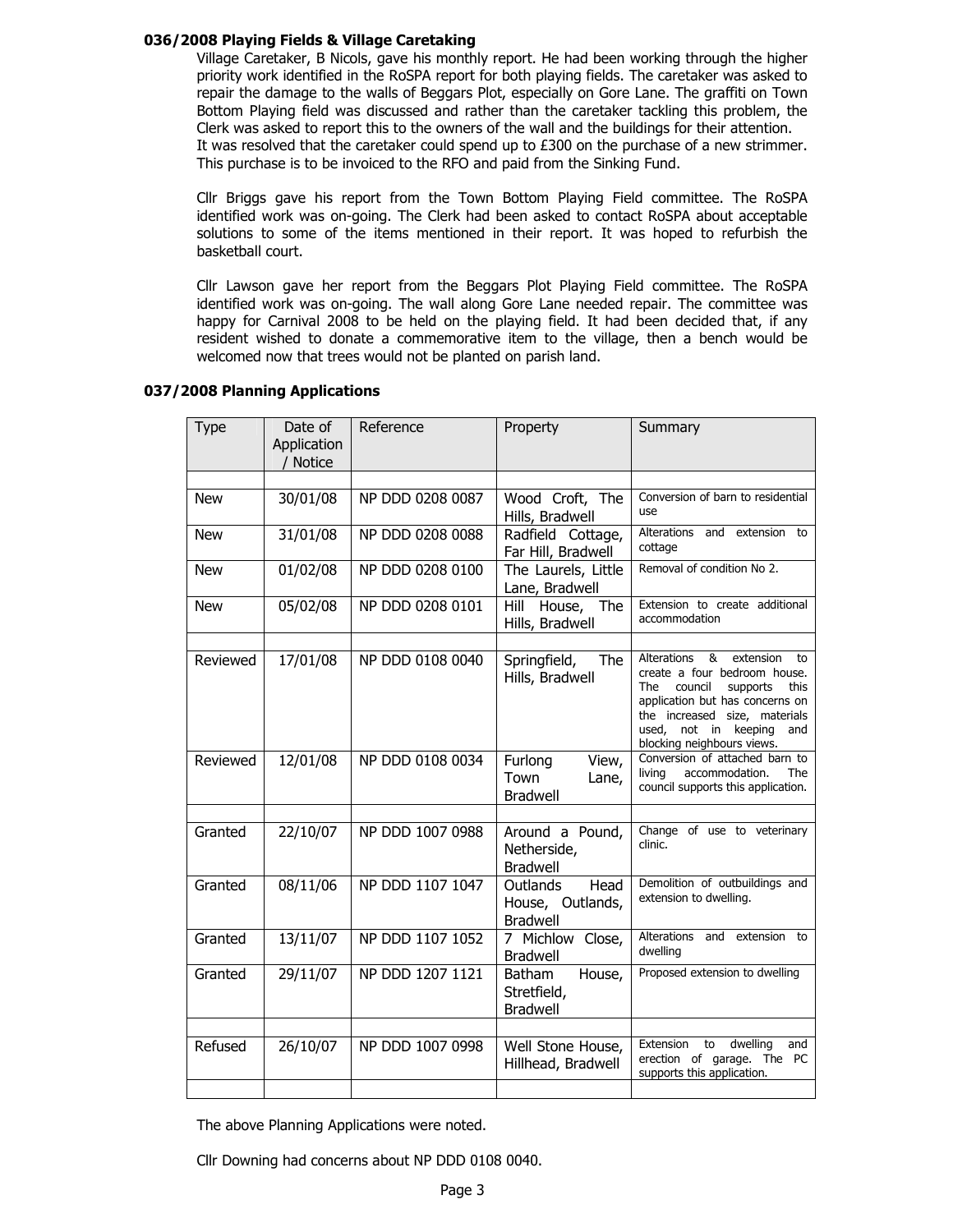The Clerk is to copy the reasons for refusal of NP DDD 1007 0998 to Cllr Nash. The Clerk is to put the Planning Process on the agenda for the next meeting.

## 038/2008 Highways, Rights of Way & Open Spaces

Cllr Davies gave an update on progress with the DCC Highways proposal for improved directional signing to and from quarries in Bradwell. He would give a further report at the next meeting.

## 039/2008 Reports From Council Representatives On Outside Bodies / Attendance at External Meetings / Relationships with Local Authorities & Other Bodies

| Reports from members who attended these planned meetings: |  |
|-----------------------------------------------------------|--|
|-----------------------------------------------------------|--|

| <b>Date</b> | <b>Event</b>                                          |                     |
|-------------|-------------------------------------------------------|---------------------|
|             |                                                       |                     |
| 07/02/08    | DDDC - Safer Derbyshire Dales                         |                     |
|             | Town Hall, Bank Road, Matlock - 10:00 - 12:30         |                     |
| 07/02/08    | Natural England Seminar                               |                     |
|             | Public Bodies & Statutory Obligations to Biodiversity |                     |
|             | Nottingham Racecourse, Colwick Park 10:30-12:30       |                     |
|             | DDDC - Parish Council Conference                      |                     |
| 19/02/08    | Ashbourne Leisure Centre at 19:00                     |                     |
| 26/02/08    | Agricultural Bu8siness Centre, Bakewell at 19:00      |                     |
| 27/02/08    | Hope Valley Forum (off-roading)                       | <b>Cllr Furness</b> |
|             | Hope Valley College at 18:45                          | Cllr Slater         |
| 01/03/08    | PDNPA - Volunteer Conservation<br>Action              |                     |
|             | Longstone Edge $10:30 - 15:00$                        |                     |
|             |                                                       |                     |

Cllr Slater gave a report on the meeting of Hope Valley Forum on the 27/02/08.

## Future Meetings:

| <b>Date</b> | <b>Event</b>                                   | <b>Council</b><br><b>Representative(s)</b> |
|-------------|------------------------------------------------|--------------------------------------------|
|             |                                                |                                            |
| 03/03/08    | DDDC - Area Community Forum                    |                                            |
|             | Agricultural Business Centre - 19:00 start     |                                            |
| 05/03/08    | HVHPTP - Working Group                         | <b>Cllr Furness</b>                        |
|             | New Mills Town Hall at 13:15                   |                                            |
| 07/03/08    | PDNPA - Services Committee                     | <b>Cllr Furness</b>                        |
|             | PDNPA Barewell                                 |                                            |
| 12/04/08    | Peak Park Parishes' Forum - Affordable Housing |                                            |
|             | Conference                                     |                                            |
|             | Agricultural Business Centre - 10:30 start     |                                            |
| 26/04/08    | CPRE - Planning Seminar                        |                                            |
|             | Village Hall, Findern                          |                                            |
|             |                                                |                                            |

If any member wishes to attend any of these meetings, please inform the Clerk.